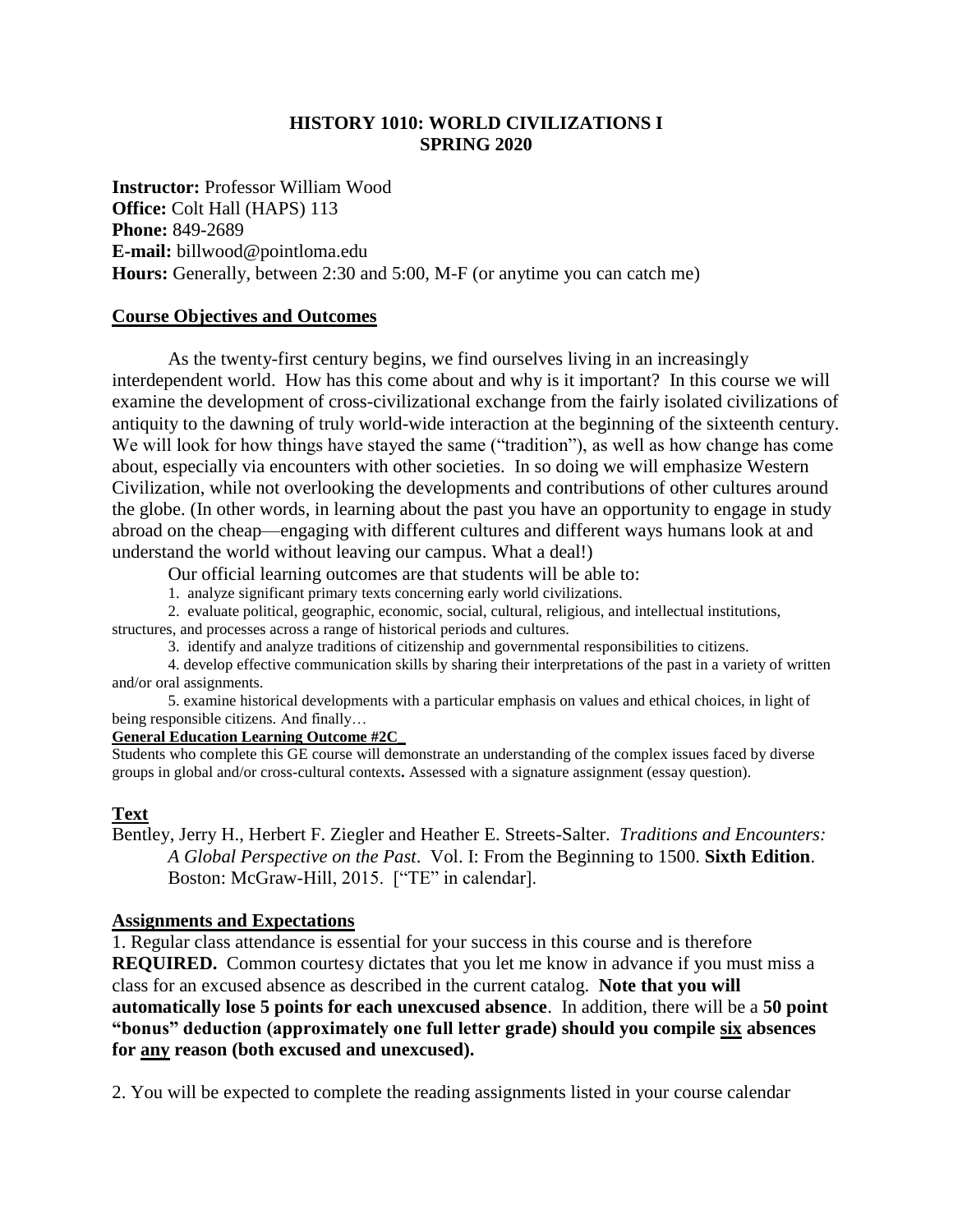before coming to class.

3. Numerous quizzes (almost always unannounced) will be given in class covering basic knowledge of dates, people and events. Your two lowest scores will be dropped at the end of the semester. Thus, there will be **no** opportunity to make-up missed quizzes. Don't ask.

4. Two Mid-terms and a final examination (see calendar for dates and times) will be given. You must take these on the day and time listed. **No exceptions to accommodate travel plans will be considered. Don't even ask!**

5. Classroom participation is important and therefore will have significant impact on your grade in this course. This includes primarily contributions to classroom discussions, but also, for those on the shy side, "alertness." It is an entirely subjective evaluation based on how I feel about you. Deal with it. Be advised that I do **NOT** allow the use of **computers** or **any other electronic devices** (cell phones, i-Anything, etc.) in this class. Should you choose to ignore this policy your grade will suffer accordingly.

6. San Diego (and even PLNU) is rich in opportunities for students to expand their knowledge of various aspects of world history. Therefore, all students will be expected to engage in at least one activity outside of class during the semester which will enrich your knowledge of world cultures. Within ten days of your "experience," you will supply me with a.) proof of attendance and b.) notes that you collected during your "experience" and c.) a short (one page max--typed) written account of your experience and how it enriched your knowledge of world civilizations. **Note: ALL activities must receive prior approval to count. Assume nothing.**

7. The course grade will be calculated approximately as follows:

| Quizzes                              | $-100$ pts.         |
|--------------------------------------|---------------------|
| Mid-term exam I                      |                     |
| Mid-term exam II                     | $-100$ pts.         |
|                                      | $-100$ pts.         |
| Final exam                           |                     |
| Attendance and participation         | $-150$ pts.         |
| World Civilization Cultural Activity | $-30$ pts.<br>$-20$ |
|                                      | pts.                |

8. **Note well:** Academic dishonesty on any exam, quiz or assignment in this class will result in your failure of the entire course— don't even think about it!

9. All students are expected to meet the standards for this course as set by the instructor. However, students with learning disabilities who have submitted appropriate documentation to the Academic Support Center (ASC) and may need accommodations should discuss options with the ASC during the first two weeks of class. The ASC, at the request of the student, will then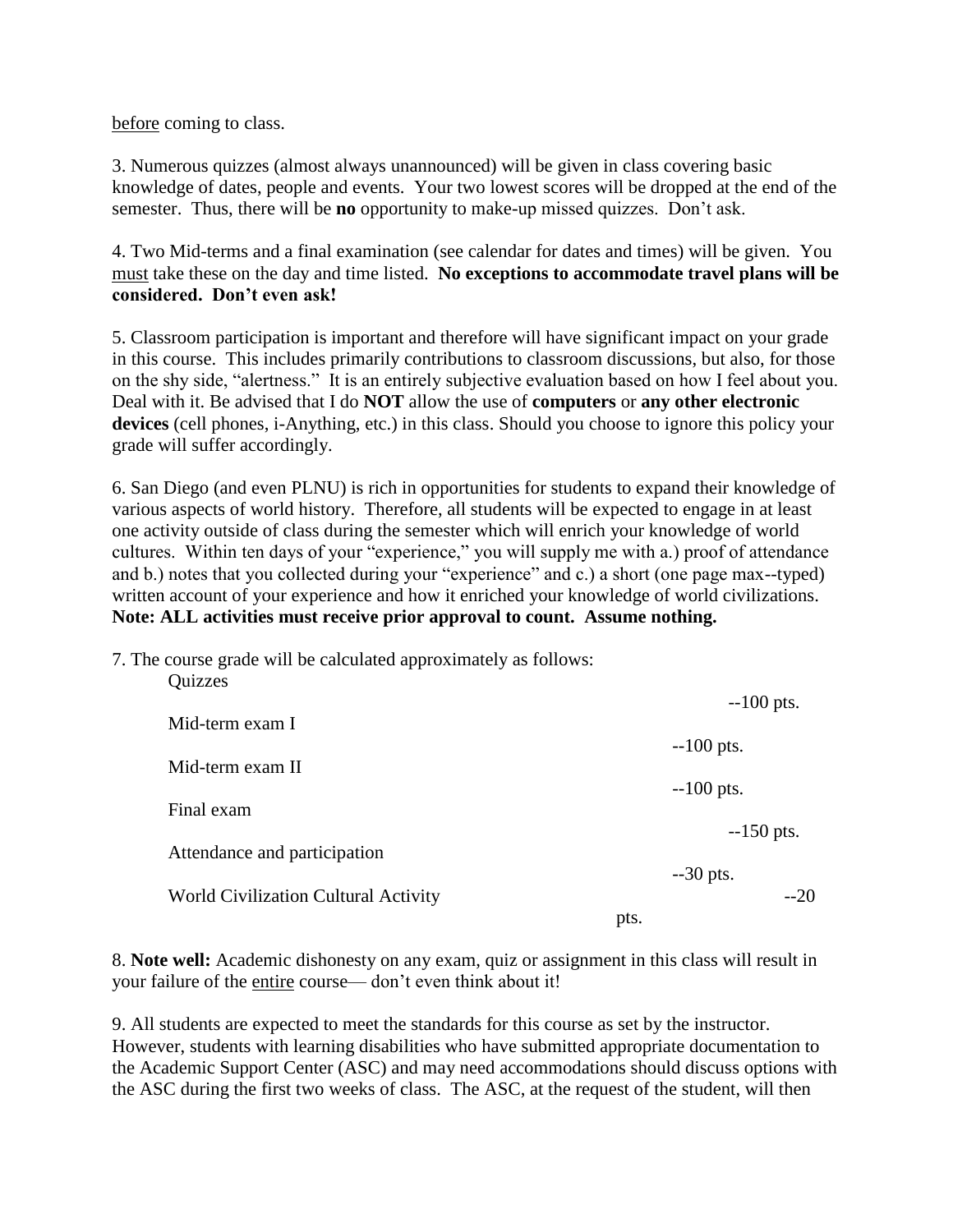contact the instructor with suggested classroom strategies and recommended academic accommodations for this course. Approved documentation must be on file in the ASC prior to the beginning of the semester.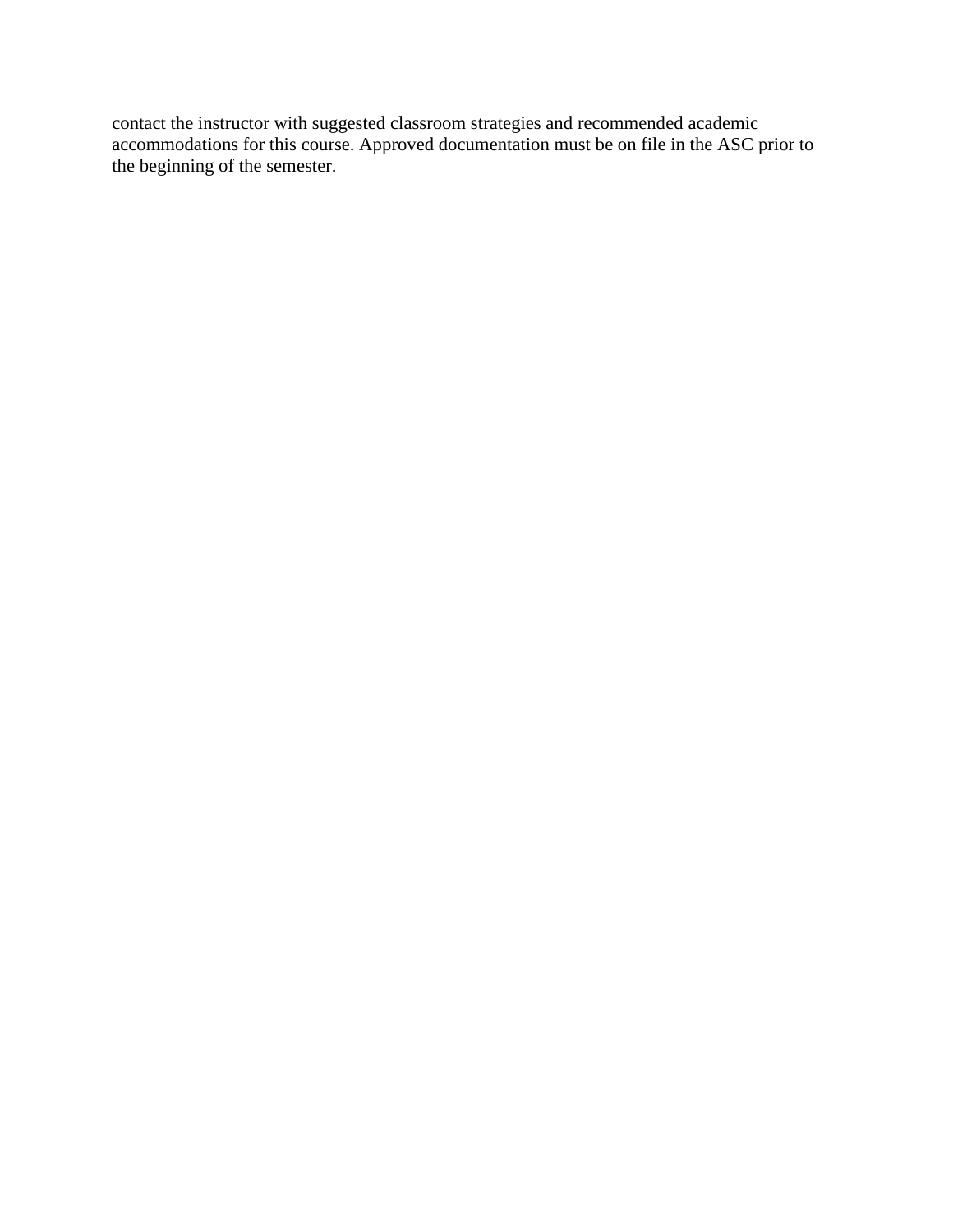### **Course Calendar**

(Note: This is a best guess only. You will be held responsible for any changes made and announced in class, including handouts and additional readings).

| DAY          |    |    |                                        | <b>DATE</b>                |                                       | <b>TOPIC</b>                                               |  |
|--------------|----|----|----------------------------------------|----------------------------|---------------------------------------|------------------------------------------------------------|--|
|              |    |    |                                        |                            | <b>READINGS</b>                       |                                                            |  |
| $\mathbf T$  |    |    |                                        | <b>JAN</b><br>Introduction | 14                                    | Course                                                     |  |
| W            |    |    |                                        |                            | 15                                    | None Assigned<br>The Neolithic                             |  |
|              |    |    |                                        | Revolution                 |                                       | TE, 2-3, 10-24                                             |  |
| $\mathbf{F}$ |    |    |                                        |                            | 17                                    | Rise of<br>Civilization in Mesopotamia<br>TE, 26-39, 44-49 |  |
| M            |    | 20 | <b>NO CLASS</b>                        |                            |                                       |                                                            |  |
| W            |    |    |                                        |                            | 22                                    | <b>Ancient Egypt</b>                                       |  |
| $\mathbf F$  | 24 |    | <b>Introduction to Primary Sources</b> | Handout                    | TE, 50-73                             |                                                            |  |
| M            |    |    |                                        |                            | 27                                    | Palestine and                                              |  |
|              |    |    |                                        | the Hebrews                | TE, 40-44                             |                                                            |  |
| W            |    |    |                                        | Asia                       | 29                                    | <b>Early South</b>                                         |  |
|              |    |    |                                        |                            | TE, 74-89                             |                                                            |  |
| ${\bf F}$    |    |    |                                        | Asia                       | 31                                    | <b>Early East</b>                                          |  |
|              |    |    |                                        |                            | TE, 90-108                            |                                                            |  |
| M            |    |    |                                        | <b>FEB</b><br>Americas     | 3                                     | Early                                                      |  |
|              |    |    |                                        |                            | TE, 110-131                           |                                                            |  |
| W            |    |    |                                        |                            | 5<br><b>Persian Civilization</b>      | Classical                                                  |  |
| $\mathbf{F}$ |    |    |                                        |                            | TE, 132-151<br>7                      | Confucius and                                              |  |
|              |    |    |                                        |                            | <b>Chinese Thought</b><br>TE, 152-159 |                                                            |  |
| M            |    |    |                                        | China                      | 10                                    | Classical                                                  |  |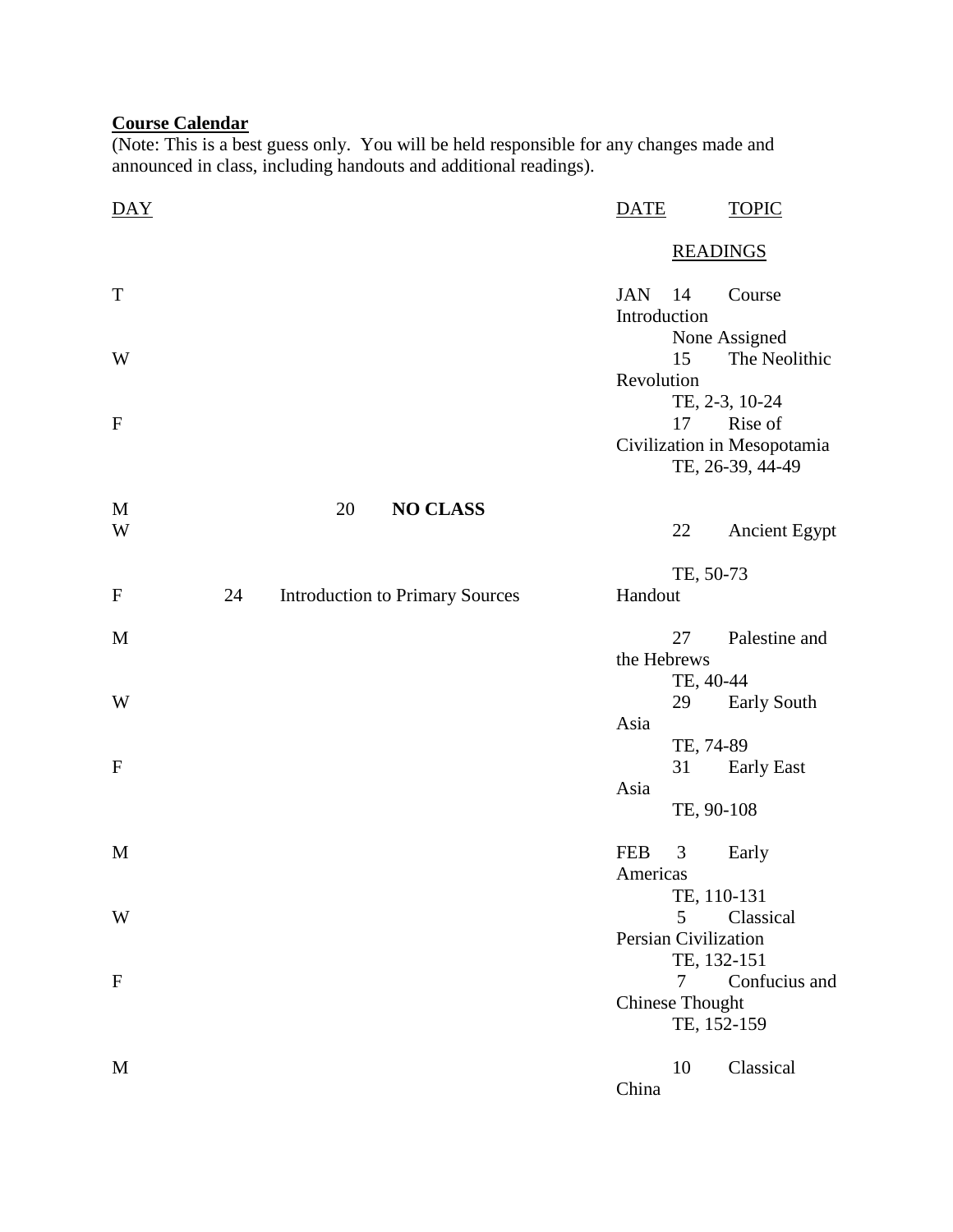| W                                         |          |                                                   |                                  | TE, 159-173<br>12                | Classical India                 |
|-------------------------------------------|----------|---------------------------------------------------|----------------------------------|----------------------------------|---------------------------------|
| $\mathbf F$                               |          |                                                   | <b>Buddhism</b>                  | TE, 174-183<br>14<br>TE, 183-192 | Rise of                         |
| M<br>$\ensuremath{\text{W}}$<br>${\bf F}$ | 17<br>19 | <b>MID-TERM EXAM I</b><br><b>Classical Greece</b> | Hellenism                        | 21<br>TE, 202-207                | TE, 194-202<br>Alexander and    |
| M                                         |          |                                                   |                                  | 24                               | Greek<br>Religion, Philosophy & |
| W                                         |          |                                                   | Republic                         | CultureTE, 207-215<br>26         | The Roman                       |
| $\mathbf{F}$                              |          |                                                   |                                  | TE, 216-222<br>28                | Pax Romana                      |
|                                           |          |                                                   |                                  | TE, 222-231                      |                                 |
| M                                         |          |                                                   | MAR <sub>2</sub><br>Christianity |                                  | Christ and                      |
| W                                         |          |                                                   | Roads                            | TE, 231-236<br>$\overline{4}$    | The Silk                        |
| $\mathbf{F}$                              | 6        | Fall of Classical China & Rome                    |                                  | TE, 238-250                      | TE, 250-261                     |
| M                                         |          |                                                   |                                  |                                  | 16 Muhammad                     |
| W                                         |          |                                                   | Conquest                         | TE, 288-295<br>18                | Islamic                         |
| $\mathbf{F}$                              |          |                                                   | Civilization                     | TE, 295-298<br>20<br>TE, 298-310 | Islamic                         |
| M                                         |          |                                                   |                                  | 23<br>Indian Ocean Basin         | India and the                   |
| W                                         |          |                                                   |                                  | TE, 312-333<br>25                | <b>MID-TERM</b>                 |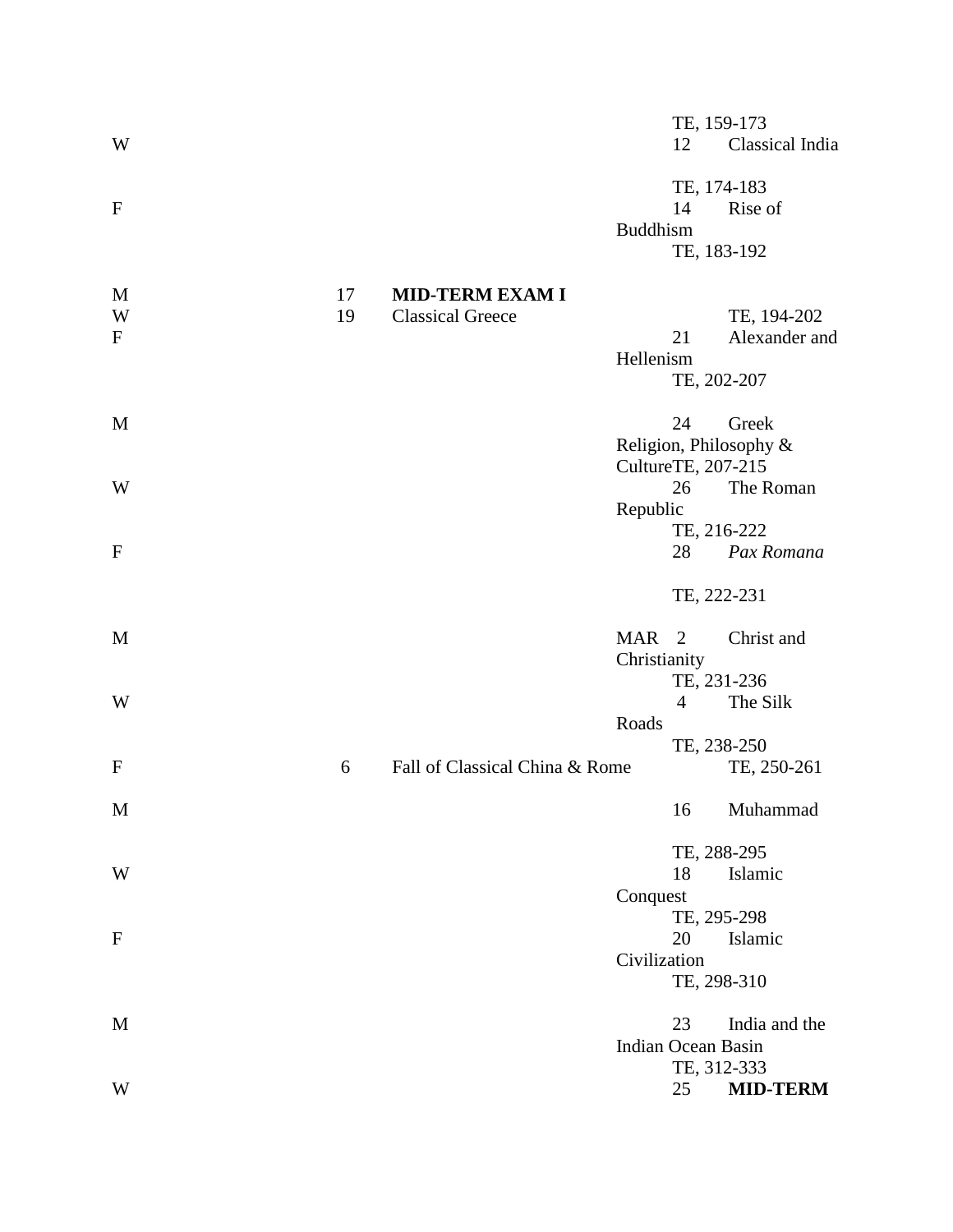|              |    |            |              |                                   |                                        | <b>EXAMII</b>               |             |                          |
|--------------|----|------------|--------------|-----------------------------------|----------------------------------------|-----------------------------|-------------|--------------------------|
| $\mathbf{F}$ |    |            |              |                                   |                                        |                             | 27          | Tang and                 |
|              |    |            |              |                                   |                                        | Song China                  |             |                          |
|              |    |            |              |                                   |                                        |                             | TE, 264-282 |                          |
| M            |    |            |              |                                   |                                        |                             | 30          | Spread of                |
|              |    |            |              |                                   |                                        | <b>Chinese Civilization</b> |             |                          |
|              |    |            |              |                                   |                                        |                             | TE, 282-287 |                          |
| W            |    | <b>APR</b> | $\mathbf{1}$ |                                   | <b>Early Medieval Europe: Politics</b> |                             |             | TE, 334-344              |
| $\mathbf F$  |    |            |              |                                   |                                        |                             | 3           | Early                    |
|              |    |            |              |                                   |                                        |                             |             | Medieval Europe: Society |
|              |    |            |              |                                   |                                        |                             | TE, 344-350 |                          |
| M            |    |            |              |                                   |                                        |                             | 6           | Early                    |
|              |    |            |              |                                   |                                        | <b>Medieval Europe:</b>     |             |                          |
|              |    |            |              |                                   |                                        | Christianity                |             | TE,                      |
|              |    |            |              |                                   |                                        | 350-359                     |             |                          |
| W            |    |            |              |                                   |                                        |                             | 8           | The Mongol               |
|              |    |            |              |                                   |                                        | Empire                      |             |                          |
|              |    |            |              |                                   |                                        |                             | TE, 360-371 |                          |
| $\mathbf{F}$ |    |            |              |                                   |                                        |                             | 10          | <b>NO CLASS</b>          |
| M            |    |            |              |                                   |                                        |                             | 13          | <b>NO CLASS</b>          |
| W            |    |            |              |                                   |                                        |                             | 15          | The Mongol               |
|              |    |            |              |                                   |                                        | Legacy                      |             |                          |
|              |    |            |              |                                   |                                        |                             | TE, 371-381 |                          |
| $\mathbf{F}$ |    |            |              |                                   |                                        |                             | 17          | Sub-Saharan              |
|              |    |            |              |                                   |                                        | Africa                      |             |                          |
|              |    |            |              |                                   |                                        |                             | TE, 382-401 |                          |
| M            |    |            |              |                                   |                                        |                             | 20          | <b>High Middle</b>       |
|              |    |            |              |                                   |                                        |                             |             | Ages: Economy & Society  |
|              |    |            |              |                                   |                                        |                             | TE, 402-415 |                          |
| W            |    |            |              |                                   |                                        |                             | 22          | <b>High Middle</b>       |
|              |    |            |              |                                   |                                        |                             |             | Ages: Faith & Culture    |
|              |    |            |              |                                   |                                        |                             | TE, 416-419 |                          |
| ${\bf F}$    | 24 |            |              | Medieval Expansion & the Crusades |                                        | TE, 420-425                 |             |                          |
| M            |    |            |              |                                   |                                        |                             | 27          | Long Distance            |
|              |    |            |              |                                   |                                        | Trade & Travel              |             |                          |
|              |    |            |              |                                   |                                        |                             | TE, 446-456 |                          |
| W            |    |            |              |                                   |                                        |                             | 29          | Crisis and               |
|              |    |            |              |                                   |                                        | Recovery                    |             |                          |
|              |    |            |              |                                   |                                        |                             | TE, 456-465 |                          |
| $\mathbf F$  |    |            |              |                                   |                                        | MAY 1                       |             | Exploration $&$          |
|              |    |            |              |                                   |                                        | Colonization                |             |                          |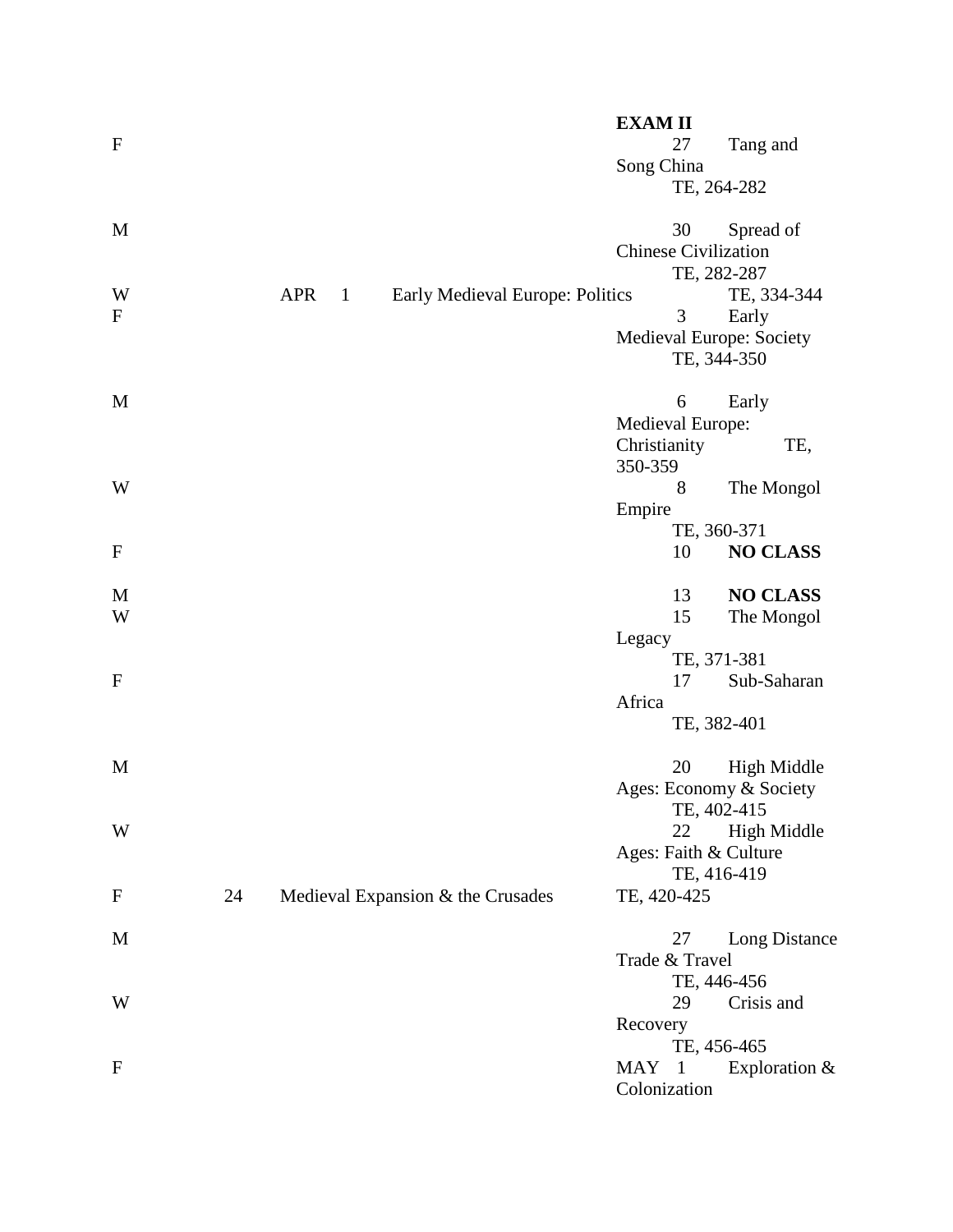#### TE, 465-475

## **Final Examination: Section 3 - Monday, May 4, 7:30-10:00 Section 5 - Friday, May 8, 10:30-1:00**

"*PLNU provides a foundational course of study in the liberal arts informed by the life, death, and resurrection of Jesus Christ. In keeping with the Wesleyan tradition, the curriculum equips students with a broad range of knowledge and skills within and across disciplines to enrich major study, lifelong learning, and vocational service as Christ-like participants in the world's diverse societies and cultures."*

## **PLNU Mission To Teach ~ To Shape ~ To Send**

Point Loma Nazarene University exists to provide higher education in a vital Christian community where minds are engaged and challenged, character is modeled and formed, and service is an expression of faith. Being of Wesleyan heritage, we strive to be a learning community where grace is foundational, truth is pursued, and holiness is a way of life.

# **PLNU COPYRIGHT POLICY**

Point Loma Nazarene University, as a non-profit educational institution, is entitled by law to use materials protected by the US Copyright Act for classroom education. Any use of those materials outside the class may violate the law.

# **PLNU ACADEMIC ACCOMMODATIONS POLICY**

While all students are expected to meet the minimum standards for completion of this course as established by the instructor, students with disabilities may require academic adjustments, modifications or auxiliary aids/services. At Point Loma Nazarene University (PLNU), these students are requested to register with the Disability Resource Center (DRC), located in the Bond Academic Center. [\(DRC@pointloma.edu](mailto:DRC@pointloma.edu) or 619-849-2486). The DRC's policies and procedures for assisting such students in the development of an appropriate academic adjustment plan (AP) allows PLNU to comply with Section 504 of the Rehabilitation Act and the Americans with Disabilities Act. Section 504 (a) prohibits discrimination against students with special needs and guarantees all qualified students equal access to and benefits of PLNU programs and activities. After the student files the required documentation, the DRC, in conjunction with the student, will develop an AP to meet that student's specific learning needs. The DRC will thereafter email the student's AP to all faculty who teach courses in which the student is enrolled each semester. The AP must be implemented in all such courses.

If students do not wish to avail themselves of some or all of the elements of their AP in a particular course, it is the responsibility of those students to notify their professor in that course. PLNU highly recommends that DRC students speak with their professors during the first two weeks of each semester about the applicability of their AP in that particular course and/or if they do not desire to take advantage of some or all of the elements of their AP in that course.